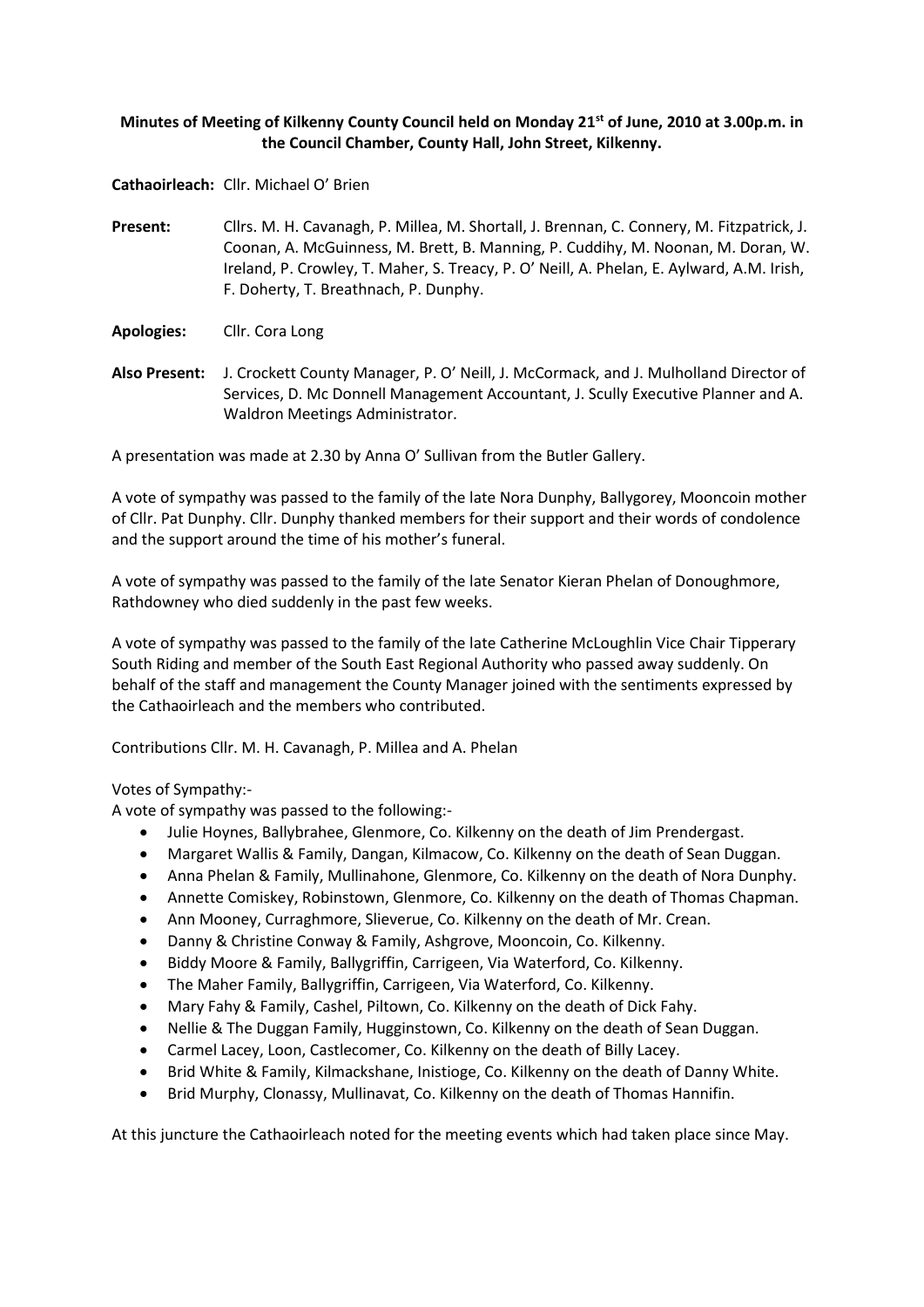- Congratulations were forwarded to Darren O' Neill of Paulstown on his fantastic achievement of winning a silver medal in the European Boxing Championships.
- Congratulations were sent to the Kilkenny Special Olympics team on their success at the national games in Mosney. A special mention was made of Brian Manning, son of Cllr. Betty Manning who won the gold medal for golf skills.
- Congratulations were forwarded to St. Leonards National School Dunnamaggin winners of the All Ireland Fit Factor competition for primary schools.
- Congratulations were offered to the following schools on achieving Green School status, St. Beacons School Mullinavat, Gael Scoil Osrai, Conahy National School, Coon National School and Loreto Secondary School.
- Particular note was taken of Kilkenny Project School who achieved Green School status for the 5<sup>th</sup> year in a row.
- Congratulations were sent to Donal Carroll and Marie Louisa Power who are based in St. Luke's Hospital who won the top award at the national conference of hospital pharmacists.
- Congratulations were forwarded t o Mary Dowling Kilkenny Golf Club who won the Irish Women's
- Congratulations to William Love of Clogh, and Keith Burke of the O' Loughlins Club who won the Junior Handball Championships.

# **1. Confirmation of Minutes - Dearbhú Miontuairiscí:**

- **(a)** Minutes of Ordinary Meeting of Kilkenny County Council held on Monday 17th of May 2010. Proposed by Cllr. M. Brett, Seconded by Cllr. S. Treacy and resolved:- "That the minutes of the Ordinary Meeting of Kilkenny County Council held on Monday 17<sup>th</sup> of May, 2010 copy of which had been circulated be and are hereby approved".
- **(b)** Minutes of Kilkenny Electoral Area Meeting held on 29<sup>th</sup> March, 2010. Proposed by Cllr. J. Coonan, Seconded by Cllr. A. McGuinness and resolved:- "That the minutes of Kilkenny Electoral Area Meeting held on  $29<sup>th</sup>$  March, 2010 copy of which had been circulated be and are hereby approved".
- **(c)** Minutes of Thomastown Electoral Area Meeting held on 17th May, 2010. Proposed by Cllr. P. O' Neill, Seconded by Cllr. S. Treacy and resolved:- "That the minutes of Thomastown Electoral Area Meeting held on  $17<sup>th</sup>$  May, 2010 copy of which had been circulated be and are hereby approved".
- **(d)** Minutes of Piltown Electoral Area Meeting held on Friday 21st May, 2010. Proposed by Cllr. F. Doherty, Seconded by Cllr. A.M. Irish and resolved:- "That the minutes of Piltown Electoral Area Meeting held on Friday  $21<sup>st</sup>$  of May, 2010 copy of which had been circulated be and are hereby approved".
- **(e)** Minutes of Forward Planning & Development SPC 1 Meeting held on 27th of May, 2010. Proposed by Cllr. M. Shortall, Seconded by Cllr. P. O' Neill and resolved:- "That the minutes of Forward Planning & Development SPC 1 Meeting held on 27<sup>th</sup> of May, 2010 copy of which had been circulated be and are hereby approved".
- **(f)** Minutes of SPC 2 Infrastructure, Transportation, Water Services and other Policy Issues Meeting held on 28<sup>th</sup> May, 2010. Proposed by Cllr. P. Millea, Seconded by Cllr. M. Noonan and resolved:- "That the minutes of SPC 2 Infrastructure, Transportation, Water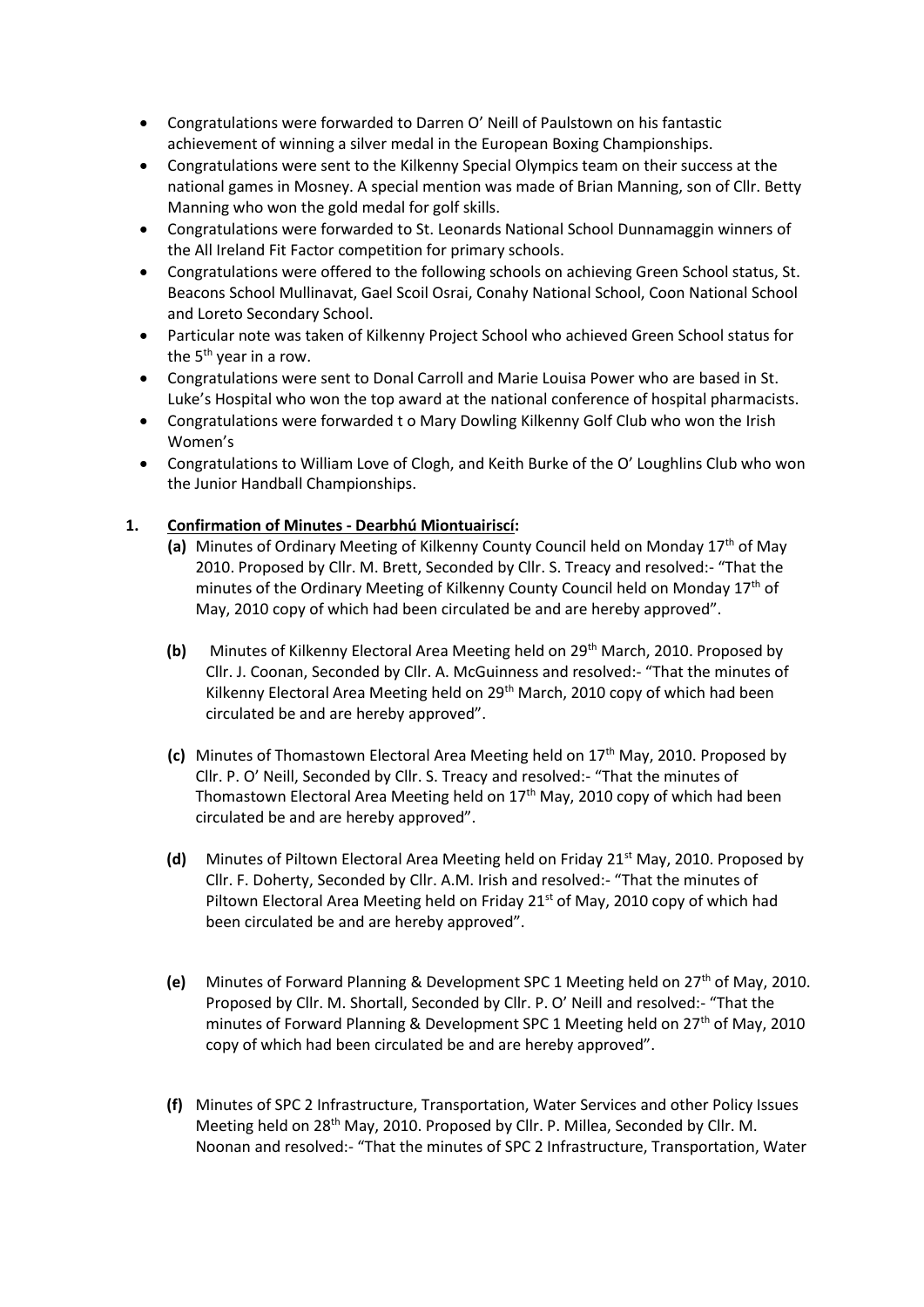Services and Other Policy Issues Meeting held on 28<sup>th</sup> May, 2010 copy of which had been circulated be and are hereby approved".

**(g)** Minutes of Strategic Policy Committee 3 – Environmental Policy, Fire Services and Emergency Planning Meeting held on 2<sup>nd</sup> June, 2010. Proposed by Cllr. T. Maher, Seconded by Cllr. E. Aylward and resolved:- "That the minutes of SPC 3 Environmental Policy, Fire Services and Emergency Planning Meeting held on 2<sup>nd</sup> June, 2010 copy of which had been circulated be and are hereby approved".

### **2. Business prescribed by Statute, Standing Orders or Resolutions of the Council.** - **Gnó forordaithe do réir Reachtaíochta, Orduithe Seasta, nó Rúin an Chomhairle.**

### **(a) Housing – Tithíocht**

Proposed by Cllr. A. McGuinness, Seconded by Cllr. A. Phelan "That Kilkenny county Council hereby approves of the disposal of its interest in property at No. 51 Glenbawn to Alexandra and Dritan Uruci in accordance with the terms of the Housing Acts 1966 to 2002".

Proposed by Cllr. M. Fitzpatrick, Seconded by Cllr. J. Coonan "That Kilkenny County Council hereby approves of the disposal of its interest in property at No. 10 Altamount Park, Kilkenny to Ms. Alice Holden in accordance with the terms of the Housing Acts 1966 to 2002".

### **(b) Corporate - Gnóthaí Corparáideacha**

Annual Report 2009

Proposed by Cllr. P. Cuddihy, Seconded by Cllr. Connery "That the Draft Annual Report which was originally put before the Council in May 2010 be and is hereby approved".

Local Government Act, 2001 – Section 32(4) Schedule 8 Alternative titles to Cathaoirleach and Leas Cathaoirleach.

The Cathaoirleach introduced this item as it had been raised a number of months ago.

Following debate on this item it was agreed that the matter be deferred to the July meeting. Contributions Cllrs. M. H. Cavanagh, P. Cuddihy, M. Noonan, P. Millea, P. Dunphy, A. Phelan, T. Breathnach, T. Maher and C. Connery.

#### **(c) Finance – Airgeadas**

Nominee to Board of Kilkenny Local Authorities Leisure Complex Ltd (Watershed)

This item had come up for discussion in 2009, where it was agreed that Cllr. Michael O' Brien as Cathaoirleach would be the nomination for the forthcoming 12 month period. During discussions at a board meeting of the limited company it had been agreed that a nomination would be sought covering the period of this Council 2009 up to the local elections in 2014. It was proposed by Cllr. A. Phelan, Seconded by Cllr. M. Shortall and resolved:- "That Cllr. Michael O' Brien be the nomination of Kilkenny County Council on the board of Kilkenny Local Authorities Leisure Complex Ltd (Watershed) for the period of this Council".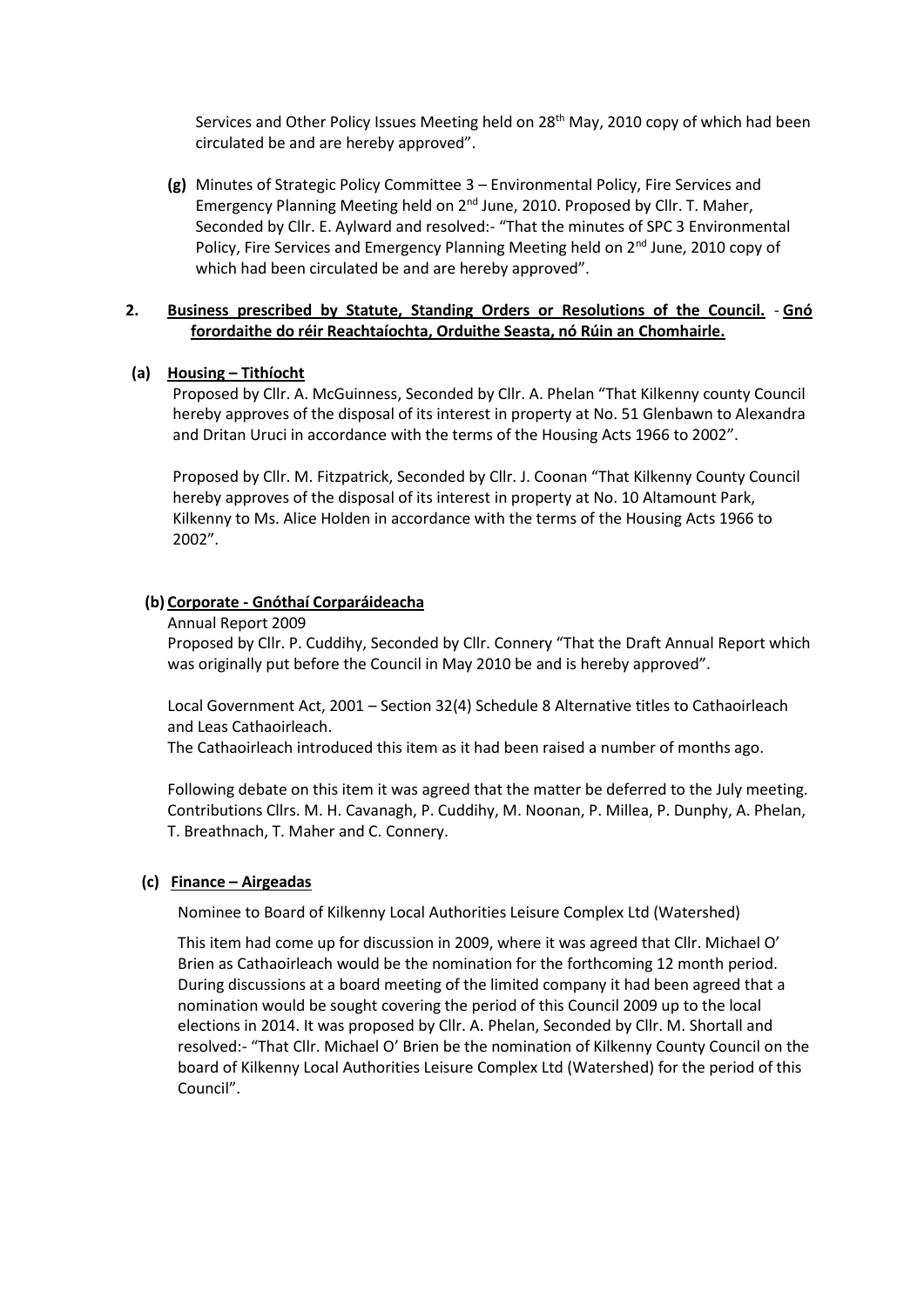Draft Kilkenny Economic Development Policy

A detailed presentation was made by the County Manager Joe Crockett. This was a follow up to the initial presentation made to the members at the March 2010 meeting. The County Manager expressed the wish that this document would now be put on public display with the intention of it being formally launched in September.

Following the Managers presentation there was a full debate to which members made contributions and suggestions. Amongst the points made were as follows:-

- The importance of having university status within the region
- The importance of promoting medical sciences and research
- The need for further assistance from the IDA
- The need to utilise and develop the South East Regional Airport
- Deficiencies that still exist in broadband services
- The need to maintain promotion of tourism within the County
- An emphasis on developing the agrifood and bioenergy industries
- The requirement that having formulated this policy that this Council move on to the next phase i.e. driving the process.

Concern was expressed regarding the downsizing of Kilcreene Hospital and the threats to down size St. Luke's Hospital given the sectors importance in promoting employment and economic development within the County. The County Manager confirmed that Ms. Aisling Hayes has been appointed as Economic Development Officer within Kilkenny County Council. It was confirmed that formal suggestions could be made by the members as part of the public display process.

It was proposed by Cllr. T. Maher, Seconded by Cllr. J. Coonan "That the Draft Economic Plan be put on public display for a period of one month and formally launched in September, 2010".

The Cathaoirleach noted that it had taken longer than the Council had initially wished to get to this stage due to the constantly shifting economic circumstances. However, he expressed satisfaction as to the content of the plan and that it was now available to go on public display.

Contributions Cllrs. P. O' Neill, P. Crowley, M. Shortall, T. Breathnach, T. Maher, J. Brennan, P. Cuddihy, A. Phelan, S. Treacy, M. Brett, B. Manning, P. Dunphy, J. Coonan.

### **(d) Water Services - Seirbhísí Slántaíochta**

Report under Section 179 of the Planning & Development Act, 2000- Gowran, Goresbridge, Paulstown Water Supply Scheme, Access Road and Advanced Treatment System

Proposed by Cllr. P. O' Neill, Seconded by Cllr. S. Treacy and resolved:- "That in accordance with Section 179 of the Planning & Development Act 2000, Kilkenny County Council proceed with the proposed development in respect of Gowran, Goresbridge, Paulstown Water Supply Scheme, Access road and Advanced Treatment System in accordance with the report submitted and forwarded to each member"

#### **(e) Roads - Bóithre**

Matters additional and supplementary to the 2010 Roadwork's Scheme.

John Mulholland Director of Services updated the meeting regarding this report which highlighted various infrastructural works following on from the adoption of the 2010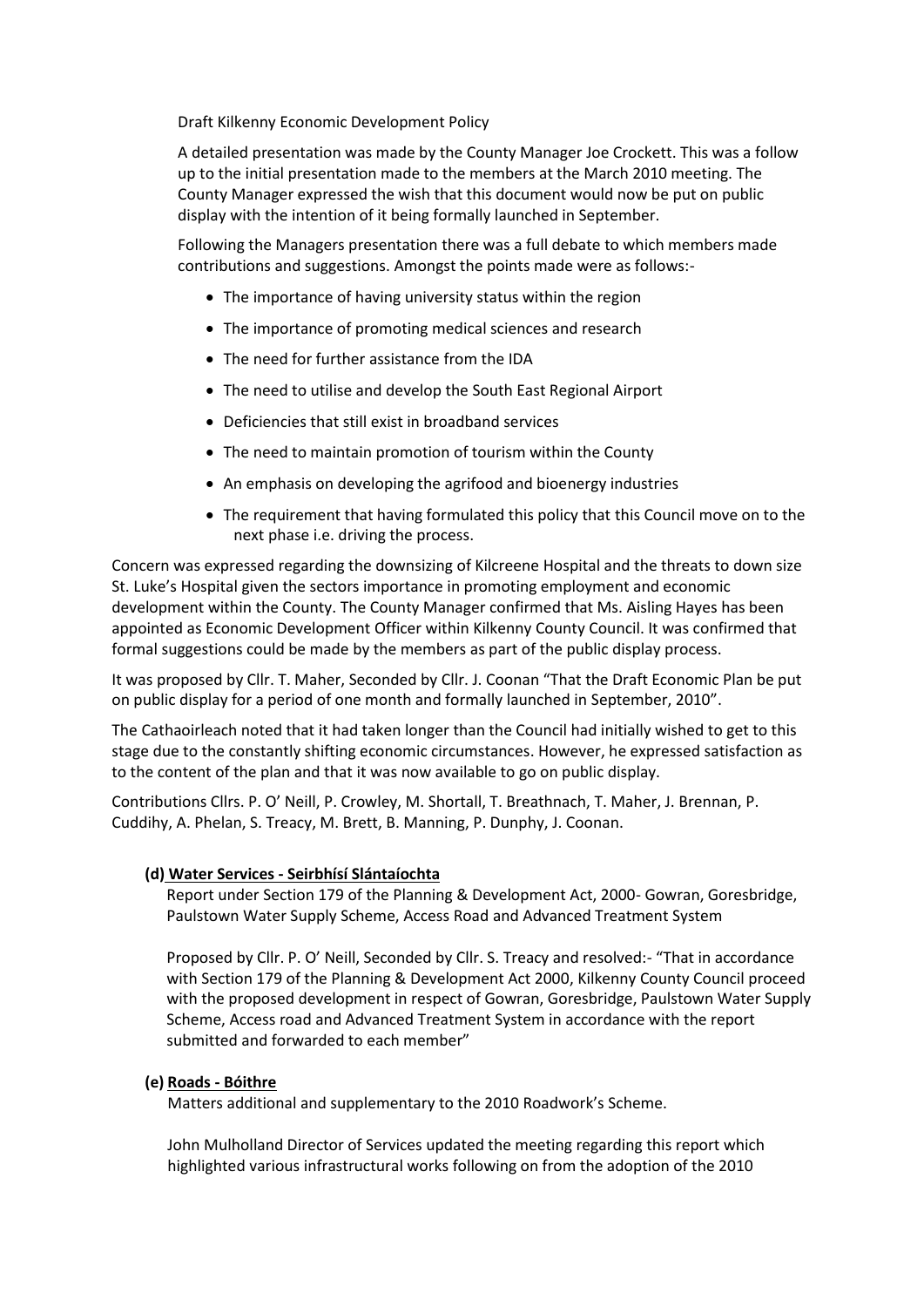Roadwork's Scheme. Following the presentation of the report a number of clarifications were sought and queries put by members.

John Mulholland confirmed that the allocation of the M9 residual road network had been decided from prioritisation with the national roads authority. Contributions Cllrs. E. Aylward, M. Doran, F. Doherty, T. Maher, P. O' Neill, A. Phelan, A. M. Irish, T. Breathnach, S. Treacy, P. Dunphy.

### **(f) Community & Enterprise - Pobal agus Fiontar**

Draft Bye Laws for Prohibiting the Consumption of Intoxicating Liquor

This report was presented by John McCormack Director of Services. The Draft Bye laws followed on from discussions at the Joint Policy Committee, input from the area committees and from SPC 5. It was proposed by Cllr. Pat O' Neill, Seconded by Cllr. Tom Maher and resolved: - "That the Draft Bye Laws for Prohibiting the Consumption of Intoxicating Liquor as presented at this meeting and in accordance with the report attached be put forward for public display with a view to returning to the September Meeting.

It was agreed that this item be placed on the agenda for the next meeting of the Joint Policing Committee. It was agreed that the document on public display would be amended to leave part 9 blank i.e. a date stating that the law would come into force. Members expressed satisfaction that progress was being made on this issue. It was noted that exceptions could be specified for particular events and it was agreed that the final bye laws should reflect same. Contributions Cllrs. T. Breathnach, A. Phelan and M. Shortall.

- **3. Urgent Correspondence - Comhfhreagras Práinneach** None
- **4. Business adjourned from a previous Meeting - Gnó ar athló ó chruinniú roimhe seo:** None
- **5. Fix Dates and Times of Meetings - Dátaí agus Amanta do chruinnithe a shocrú:** Schedule of meetings from June - August 2010

Proposed by Cllr. P. O' Neill, Seconded by Cllr. B. Ireland "That the schedule of meetings as circulated be and is hereby approved".

# **6. Consideration of Reports and Recommendations of Committees of the Council - Plé ar Thuairiscí agus Moltaí ó Choistí an Comhairle:**

- **(a)** Report on Kilkenny Electoral Area Meeting held on 29th March, 2010 As the report could not be seconded as Cllr. John Coonan was the only member of the Electoral Area in the chamber at this time it was agreed that this report would be deferred until the July Meeting.
- **(b)** Report on Thomastown Electoral Area Meeting held on 17<sup>th</sup> May, 2010 Proposed by Cllr. Pat O' Neill, Seconded by Cllr. S. Treacy. Issues raised at the meeting:-
	- Update on flood relief schemes Graignamanagh
	- Bye Laws prohibiting consumption of alcohol in public places
	- Swimming areas Thomastown and Griagnamanagh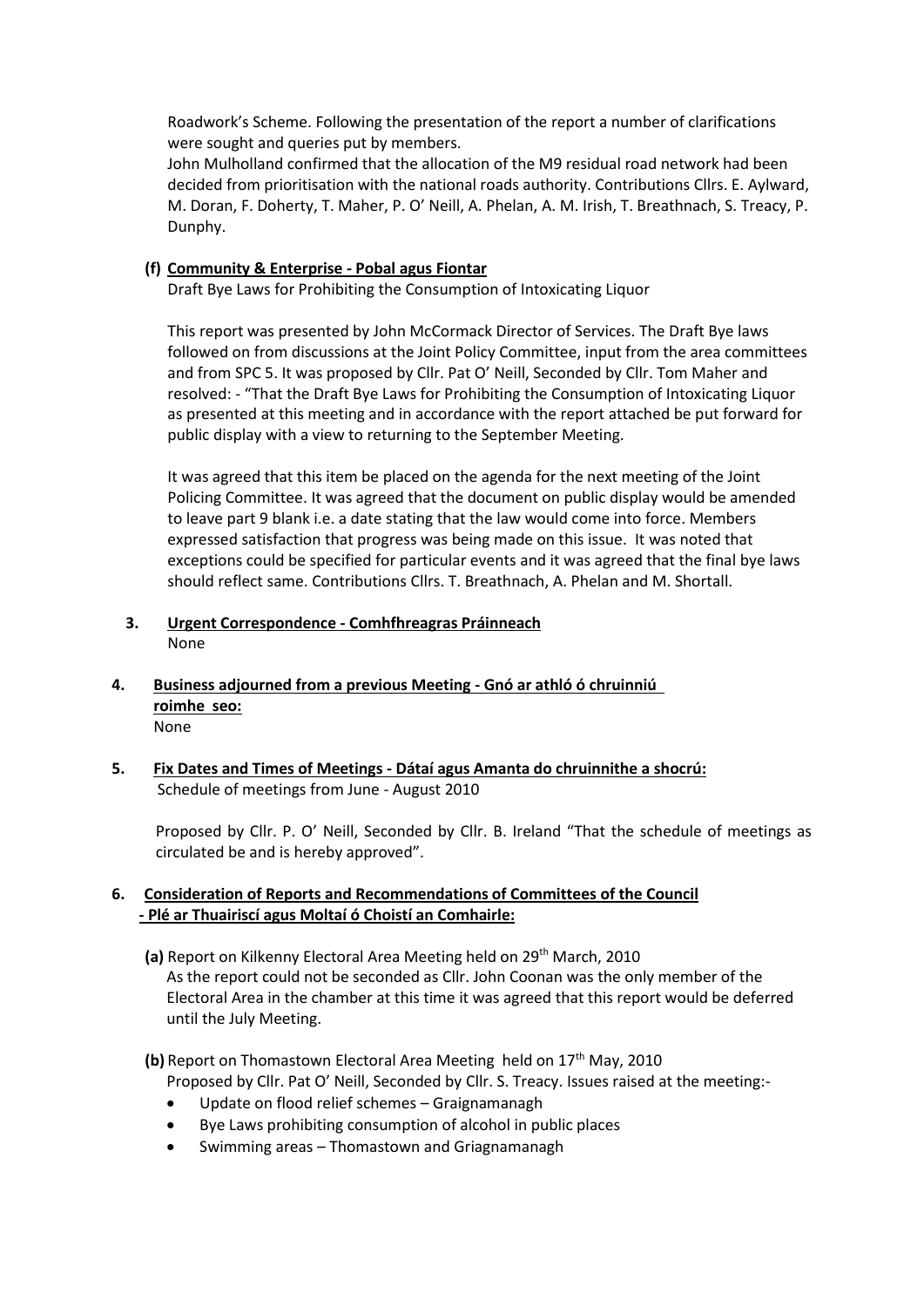Philip O' Neill Director of Services confirmed that as yet Kilkenny County Council had been unsuccessful in obtaining a swimming area for Thomastown.

- **(c)** Report on Piltown Electoral Area Meeting held on Friday 21st of May, 2010 The report was proposed by area chair Cllr. Pat Dunphy and seconded by Cllr. Tomas Breathnach. Issues discussed during the course of the meeting:-
	- Unfinished Estates.
	- Byelaws on the consumption of alcohol in public places
	- It was agreed that a meeting would be requested with Mr. T Hartery and J. Gannon to discuss any outstanding issues regarding the Waterford bypass and the M9 on the M9 motorway project.
	- It was agreed that a further request would be issued to Waterford City Council to convene a meeting of the Gateway Implementation Committee.

It was agreed by the Chairman that in view of the discussions at this meeting regarding Kilkenny County Council Economic Development Plan, that Kilkenny County Council would write to Waterford City & County Councils to reconvene this committee as a matter of urgency.

**(d)** Report on Forward Planning & Development Strategic Policy Committee 1 Meeting held on 27<sup>th</sup> of May, 2010

Proposed by Cllr. M. Shortall and Seconded by Cllr. M. O' Brien. Issues discussed at the meeting:-

- The committee was updated on the current status of the local area plans, the draft regional planning guidelines and the regional strategy.
- Report was presented by Martin Mullally outlining the details on "Unfinished Housing Estates".
- **(e)** Report SPC 2 Infrastructure, Transportation, Water Services and other Policy Issues Meeting held on  $28<sup>th</sup>$  May, 2010

This report was presented by Cllr. P. Millea area chair and seconded by Cllr. M. Doran. The main issues address during the course of the meeting were:-

- Winter road maintenance policy
- Road development projects update
- Bus shelters Cllr. Millea read extracts from the report to clarify issues raised by Cllr. Maurice Shortall earlier in the meeting.
- **(f)** Report of Strategic Policy Committee 3 Environmental Policy, Fire Services and Emergency Planning Meeting held on 2<sup>nd</sup> June, 2010. As Cllr. Paul Cuddihy the chair of SPC 3 was absent from the meeting at the time of this report being presented it, was proposed by Cllr. A.M. Irish, Seconded by Cllr. T. Maher and agreed that the report would be taken as read.

# **7. Other Business set forth in the Notice convening the Meeting - Gnó Eile romhainn i bhFógra reachtála an Chruinnithe** None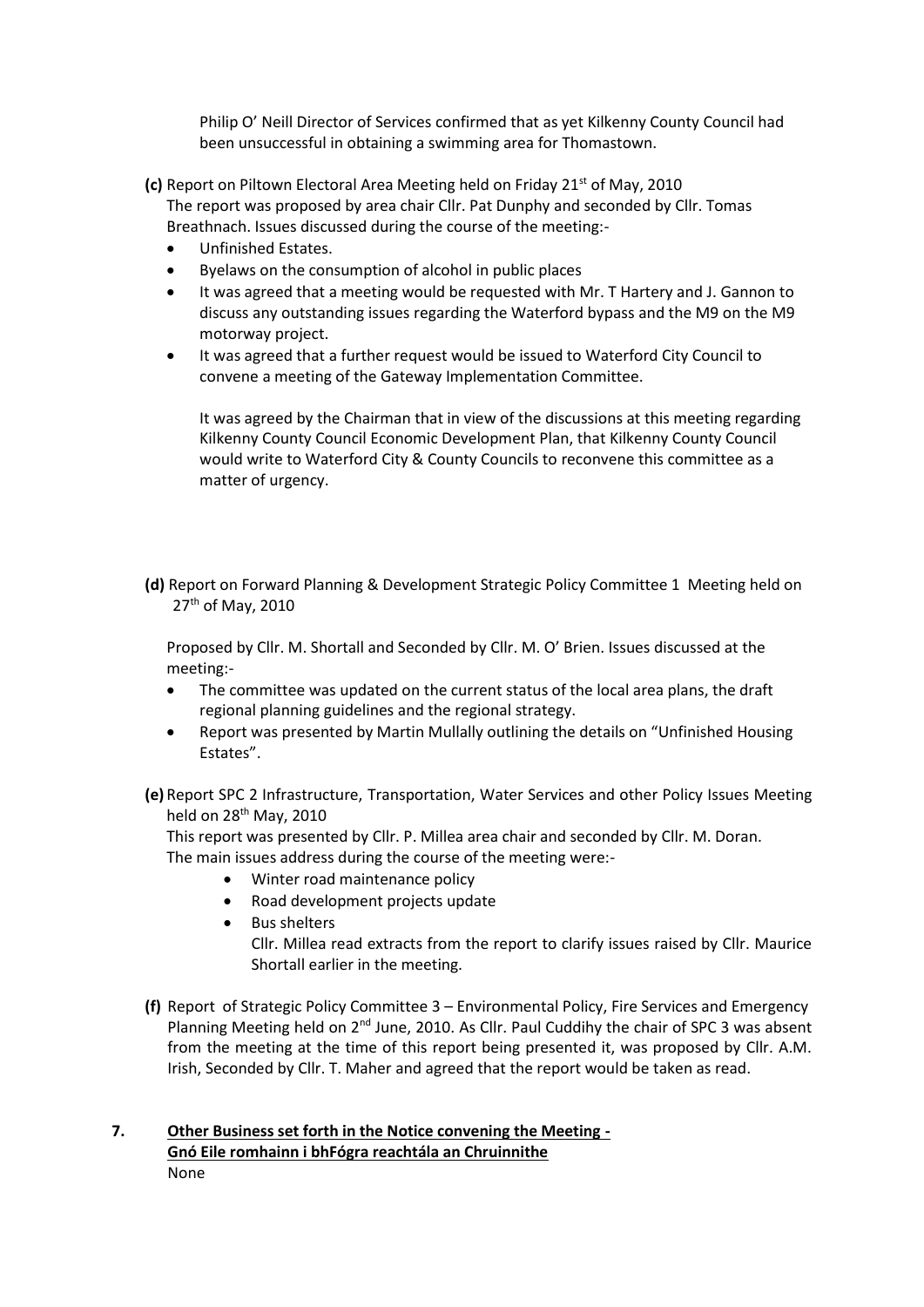# **8. Education & Training**

Conferences – Request for approval to attend as per circulated list. Summary of Proceedings at Conferences have been received from

| <b>Councillor</b>      | <b>Date of Conference</b> | <b>Title of Conference</b>                       |
|------------------------|---------------------------|--------------------------------------------------|
| <b>Fidelis Doherty</b> | 29 <sup>th</sup> May 2010 | <b>Defamation Seminar for Councillors</b>        |
| Mary Hilda Cavanagh    | 23rd April                | "Transforming Ireland"                           |
| Pat Dunphy             | $11th$ May                | <b>Business</b><br><b>District</b><br>Investment |
|                        |                           | Scheme                                           |

Proposed by Cllr. P. O' Neill, Seconded by Cllr. P. Millea and resolved.

# **9. Matters Arising from Minutes - Gnótha ag éirí as Miontuairiscí** None

**10. Any Other Business - Aon Ghnó Eile** None

# **11. Notices of Motion - Fógraí Rúin:**

# **1(10) Cllr. Catherine Connery – Deferred from February**

Proposed by Cllr. C. Connery, Seconded by Cllr. J. Brennan and resolved:-

"That additional funds be made available by the Department of Transport to Kilkenny County Council to deal with the consequences of the damage done to roads arising from recent severe winter weather in North Kilkenny".

### **2(10) Cllr. Catherine Connery – Deferred from February**

Proposed by Cllr. C. Connery, Seconded by Cllr. J. Brennan and resolved:-

"That the National Roads Authority include road improvements between Durrow and Kilkenny as part of its road investment programme".

# **3(10) Cllr. John Coonan – Deferred from February**

Proposed by Cllr. J. Coonan, Seconded by Cllr. T. Maher and resolved: - "That Kilkenny County Council extend an invitation to Mr. Liam Keane National Planning Specialist for Addiction Services with the HSE to address the Local Authority".

It was further agreed that Dr. Colm Quigley would be invited to a special joint meeting of Kilkenny County Council and Kilkenny Borough Council to present the plans for the development of the health services for the Southern Region.

# **12. Notices of Motion from other local authorities seeking support of Kilkenny County Council County Council - Fógraí i dtaobh Rúin ó Údaráis Áitiúla eile ag lorg tacaíochta ó Chomhairle Chontae Chill Chainnigh:**